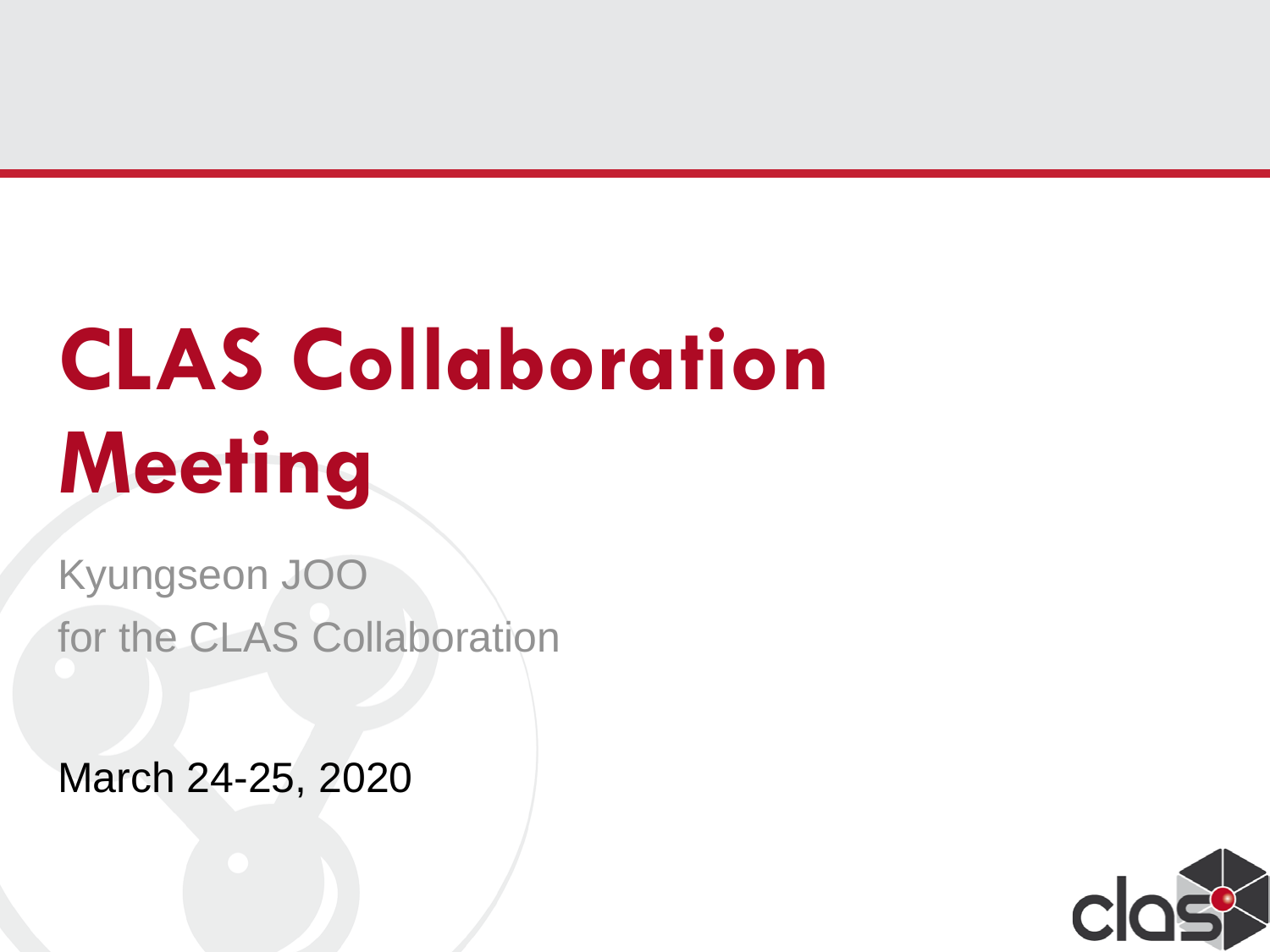## **Collaboration Meetings during CoVid-19**

- We will have shorter (two-day) collaboration meetings, but more frequent/focused meetings until things are resolved.
- March collaboration meeting with two-day morning sessions via BlueJeans
	- Software updates
	- Run-group updates (RG-A, RG-B and RG-K)
	- First CLAS12 publication
	- CLAS12 new proposal
	- New member institutions
- Next collaboration meeting will be held on April 28-29, 2020.
	- IUIU UITAPII<br>Lowarde nl • Similar format but focused more towards physics.
- **This cycle will continue until things are resolved.**

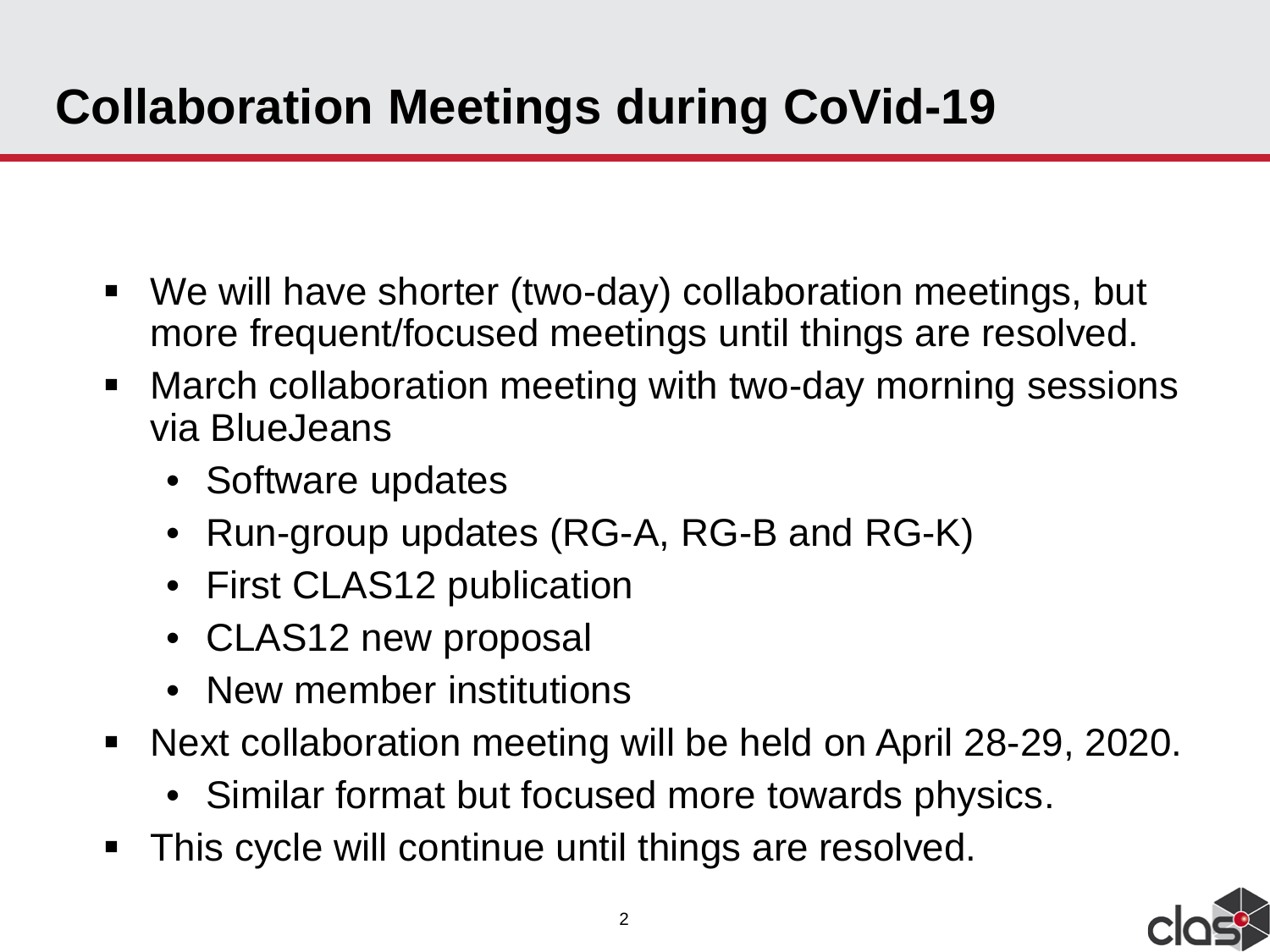#### **Since last collaboration meeting**

- RG-B
	- 10.4 GeV beam on  $D_2$  target
	- 43% of the 90 approved PAC days

- RG-F (BONUS)
	- 10.4 GeV beam on  $D_2$  target
	- 40% of scheduled beam time.





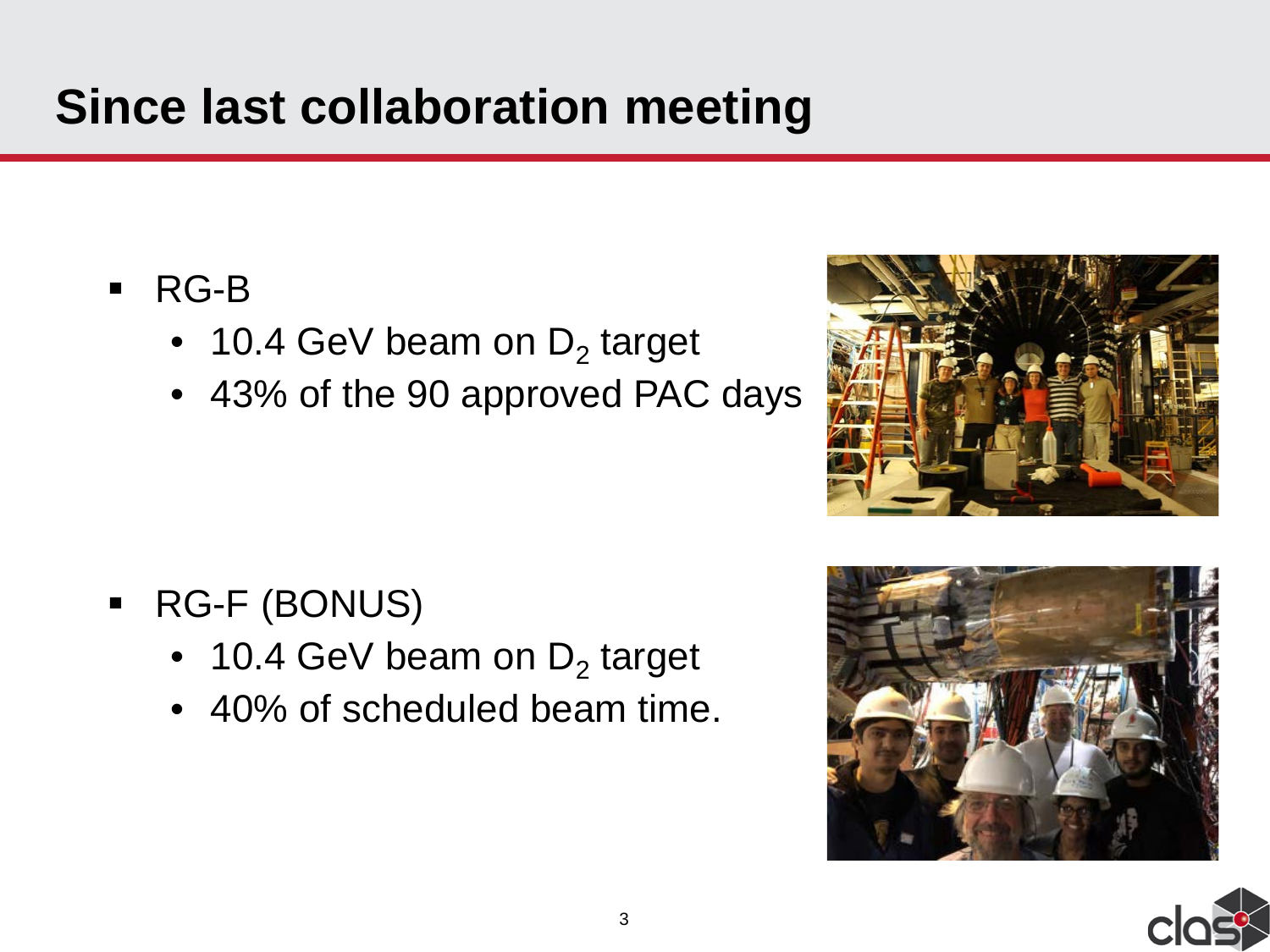#### **RG-A Pass1 Review for First Publication**

- Pass1 Review took place on Feburary 28<sup>th</sup> and follow-up review on March 9<sup>th</sup>.
	- Detailed planning and preparatory work to guarantee the quality of the output data.
	- Committee authorized the start of pass1 for the inbending data set
	- 2<sup>nd</sup> follow-up review for the outbending data set will be held in the near future.
- $\blacksquare$  Data processing for inbending data set started on March 20<sup>th</sup>.
- **Similar reviews will be held for RG-B and RG-K before RG-A** data processing is done.

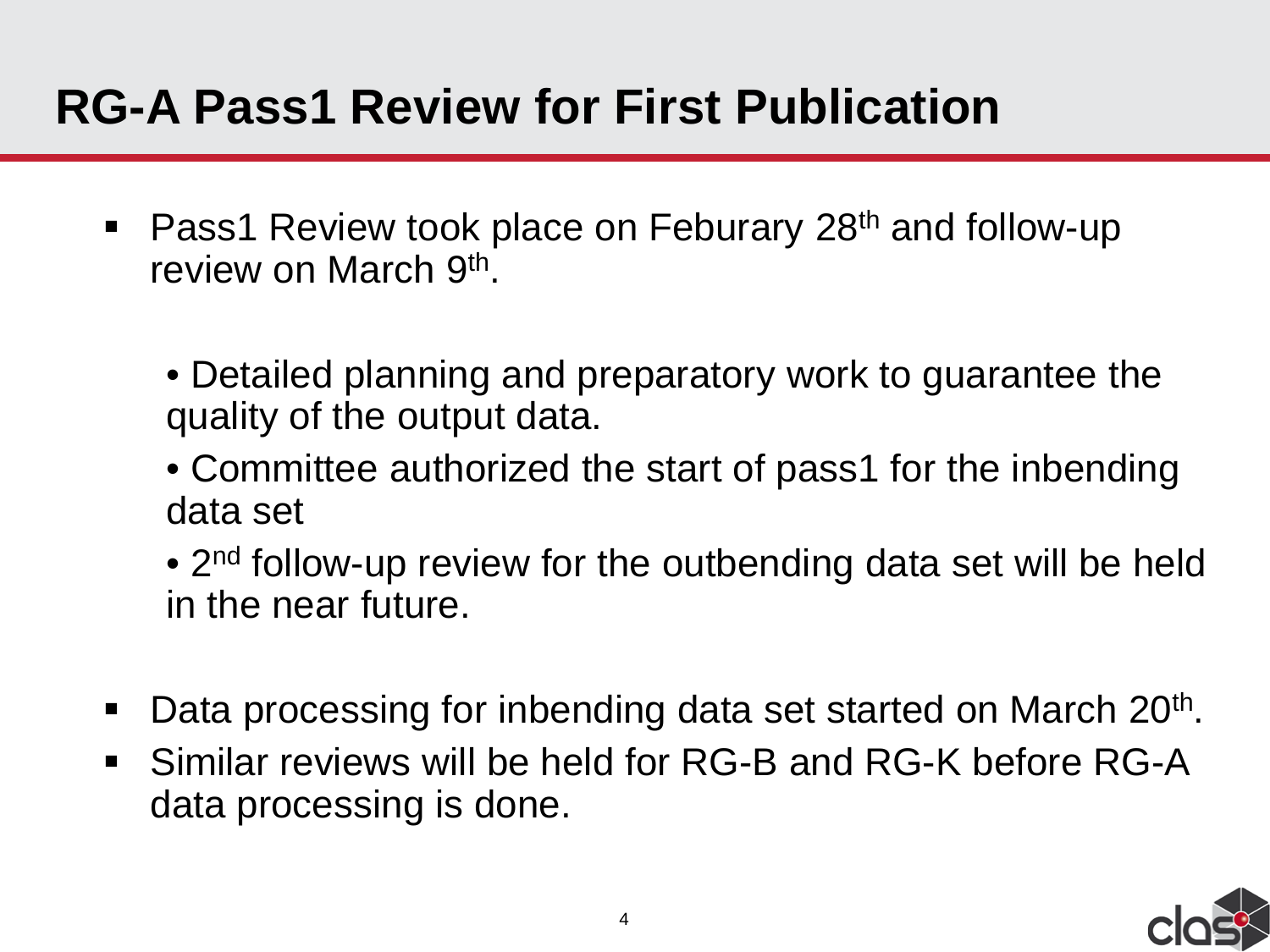- Nick Markov et al., "Inclusive electroproduction with CLAS12 and the nucleon structure in the valence quark domain"
- Stefan Diehl et al., "SIDIS single-hadron Beam Spin Asymmetries"
- Christopher Dilks et al., "SIDIS di-hadron Beam Spin Asymmetries"
- Other analyses
- Review Committees for first publication will be formed.
	- To follow the development of Run Group analysis procedures from the early stages
	- To review an individual physics analysis

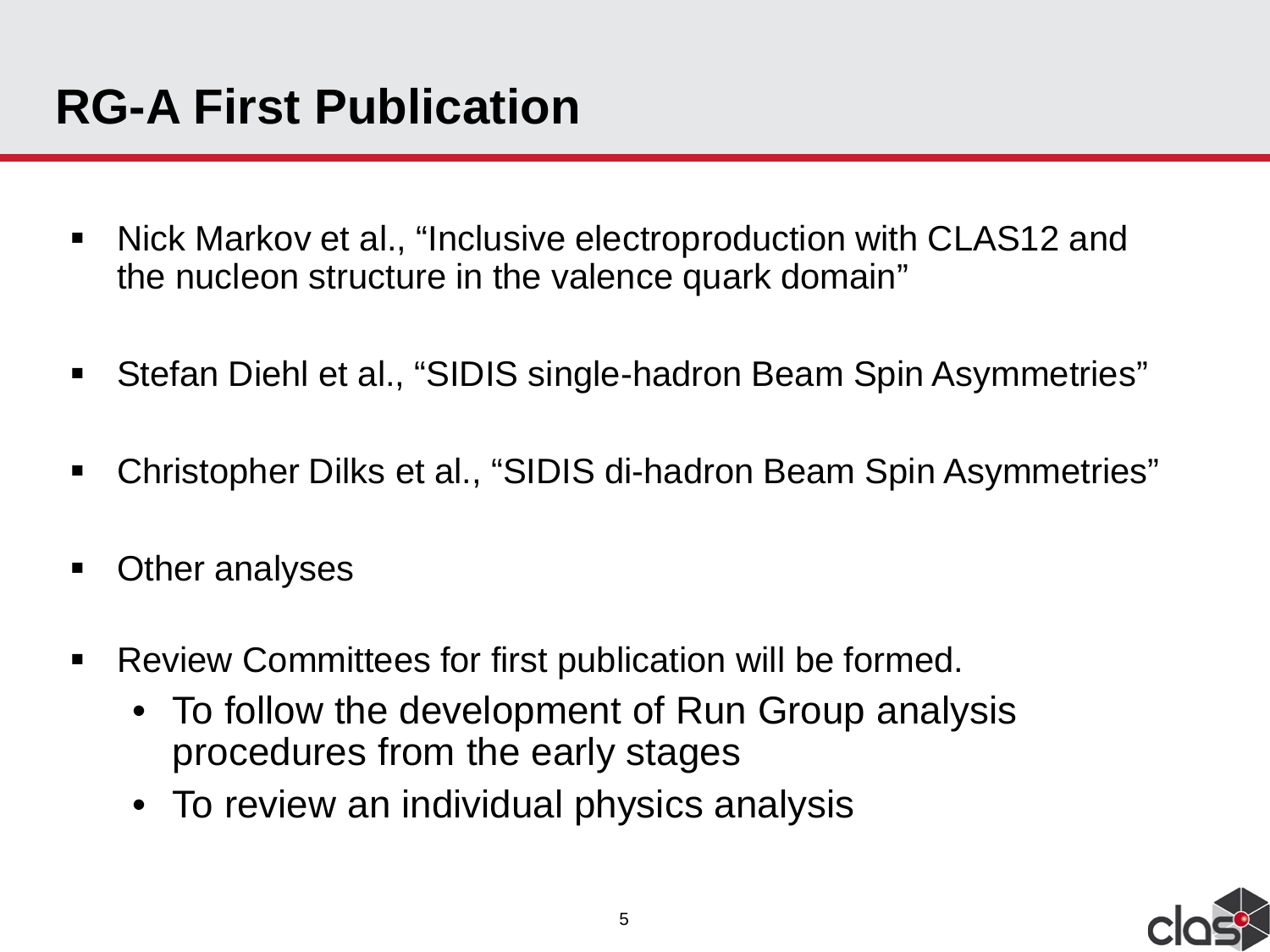- Richard Milner, "Status of Consideration of Polarized 3He Target in CLAS12," the 2019 November collaboration meeting
- **Dien Thi Nguyen et al., "Inclusive DIS and SIDIS** measurement on polarized 3He in CLAS12"
- Francois-Xavier Girod et al., "Exclusive process measurement on polarized 3He in CLAS12"
- Plan to submit a new proposal to PAC.

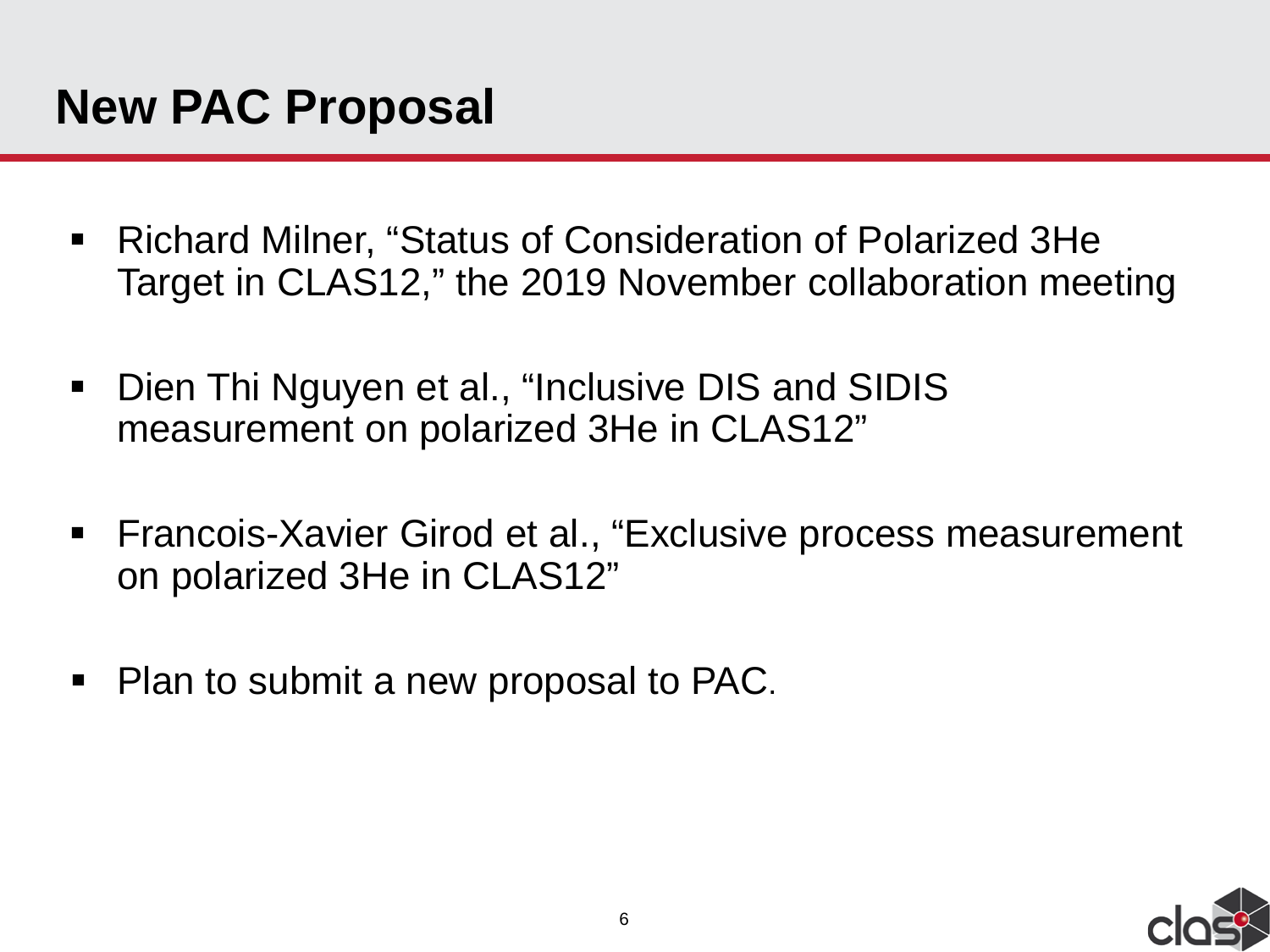### **New Membership Applications**

- Application for CLAS membership by new Institutions:
	- U. Giessen presented by K.-Th. Brinkmann.
	- U. of California at Riverside presented by Miguel Arratia.
- Procedure:
	- **Presentation of the group, research interests, current and** future plans, software and hardware contributions, … to the Collaboration for open discussion
	- Application to be discussed (and approved) by the CLAS Coordinating Committee (CCC)
	- **New Institution members can apply for Term membership**